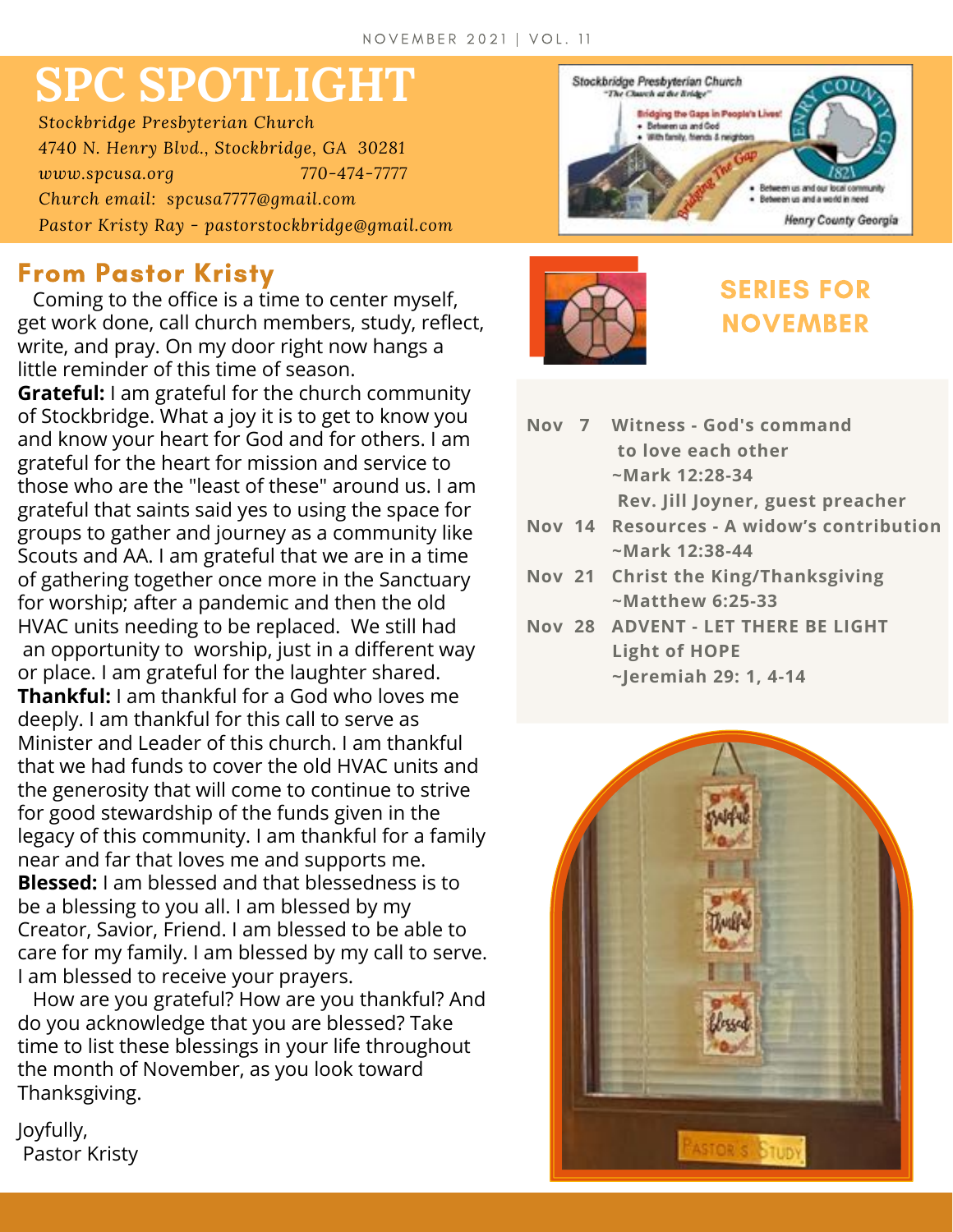

Last Sunday, God provided us with two sweet sisters, Claudia and Sophie Szeto, who beautifully sang the old favorite, "Jesus Loves Me." These children are wonderful, and every Sunday morning we have a Sunday School class for them and others led to join, followed by a choir practice.

Our Sanctuary Choir is rehearsing furtively. Since we haven't practiced in a while, we are purposely filling the anthem slot lately with solos but that is about to change, once we get a few more rehearsals under our belts. BTW, please welcome Jack Shedd into the fold. Now we have a really crazy bass section! Why not try this fellowship? We practice every Wednesday night at 7 pm. We warmup at 10:30 a.m. sharp, prior to the Sunday morning service. Music readership is not required. All are welcomed.





The Let's Talk group meeting dates are Thursdays, November 11 at 7:30 pm via [zoom.](https://zoom.us/j/94536239897?pwd=dm55aWllbUlkL0RnRzRhR0NBeUp1QT09#success) To join the discussion, please contact Pastor Kristy.







The Women's Bible Study meets on Thursday mornings at 10:00 am in the conference room. Currently we are studying from the book "From Daughters to Disciples" - Women of the New Testament by Lynn Japinga. Come be a part of the encouraging, prayerful group.

#### **Resources**

Praise God! Our AC and Heating issues are resolved and we can now meet in the sanctuary. Next we will need to replenish the emergency funds used to complete the repairs. For those you who wish to still use the offering envelopes, can either see Linda in the office or pick up a box in the narthex.



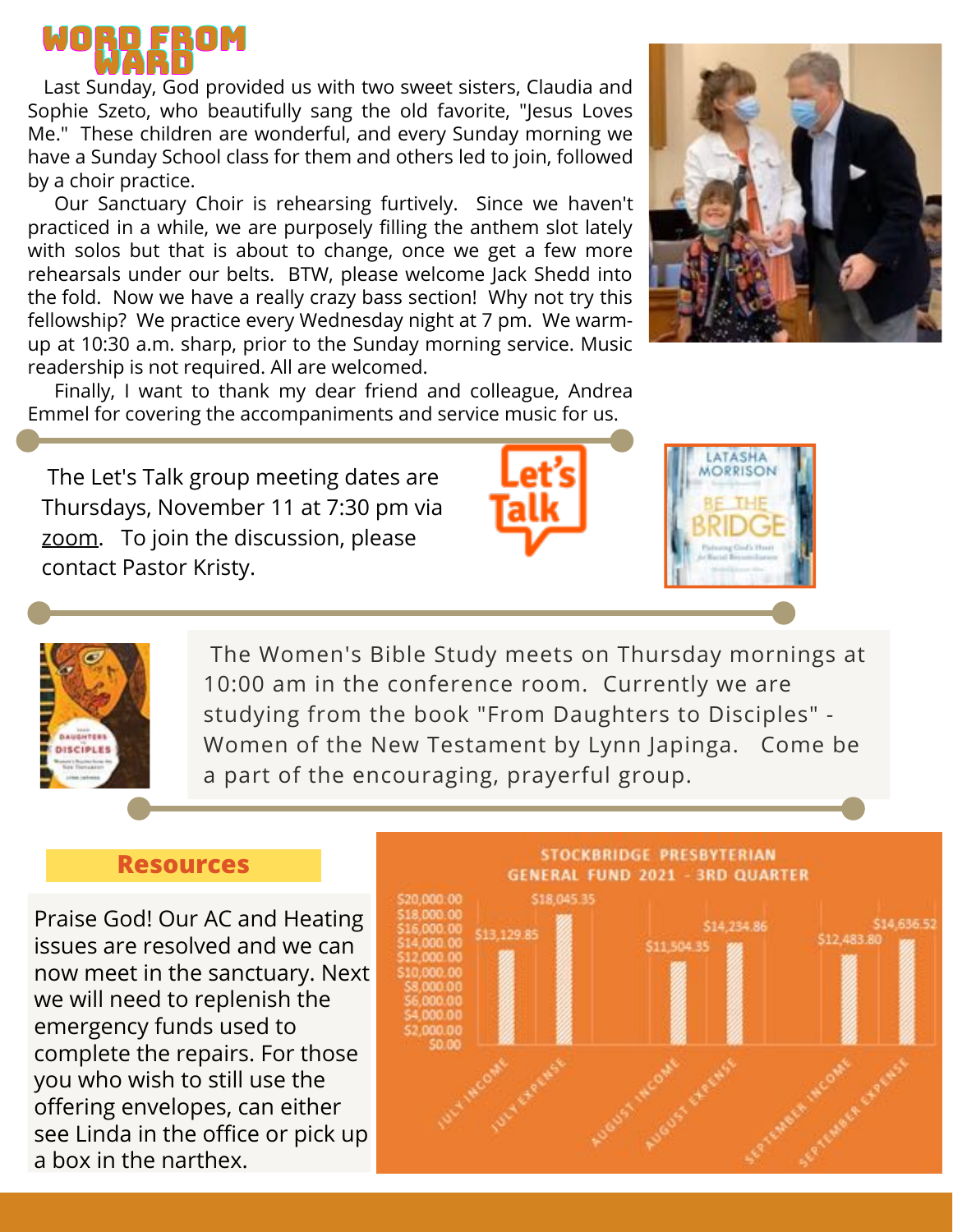#### **Discipleship**



with Ward & Lin Gailey at 9:15 am in the choir room.



**The Wired World** with Aaron Roberts 9:15 - 10:15 am in the Fellowship Hall or on *[Zoom](https://us06web.zoom.us/j/95920871825?pwd=UERxYUY5TGxKcEQrcnphcnF2US9xdz09#success) Link*, for those who can't attend in person.

**Through the Bible** with Jeffrey Cochran at 9:15 am. This class will be meeting in the parlor.

you h attend.

November 21st at 12pm the youth will gather in the Fellowship Hall for Games, study, laughter, and fun. All grades 6th-12th are encouraged to





# Coat Closet Needs



• Men's Socks

## GOODNESS & GROCERIES

We meet every Wednesday (when Henry Co. schools are in session) at 5pm in the Fellowship Hall to pack food and write notes of encouragement for our 3 partner schools. Come and join us!



Our Christmas Basket project may look a little different this year but we continue to pray how God is leading us to help our community during the Advent season. Please watch for updates from our Witness committee.

**Witness**



Prayer for those in Nursing Homes. There are many in nursing care we know and love in our families and in our church family. There are also so many others who don't have those special connections anymore. In this month use this prayer as we lift up those in nursing care that have just gotten there and those who have been there a long time.

Gracious God, we ask you to bless especially your children who have grown old. When they can no longer care for themselves, send them loving caretakers who appreciate their wisdom and the richness of their experience. Send your angels to keep them safe as long as they live and to lead them home to you when their work is done. Bless the families of the elderly with insight and good judgment. Send your Holy Spirit to help them make wise decisions, and grant them the patience to care for those who once cared for them. We pray in the name of Jesus.

# SEPH'S **PANTRY**

**Items needed:** Canned Potatoes Peas

Beans, not green Soup Canned Corn

# FUZZY TURI EE

The Fuzzy Tree will be in the Narthex every Sunday in November. You can help with your donation of socks, gloves, hats, scarfs and PJ. There will also be envelopes on the tree for you to make a monetary contribution.

The items we collect will be sent to Thornwell's Home for Children in Clinton, SC.

Thornwell serves to prevent child abuse and neglect, to build up and reunite families, and to support healthy communities in the name of Jesus Christ.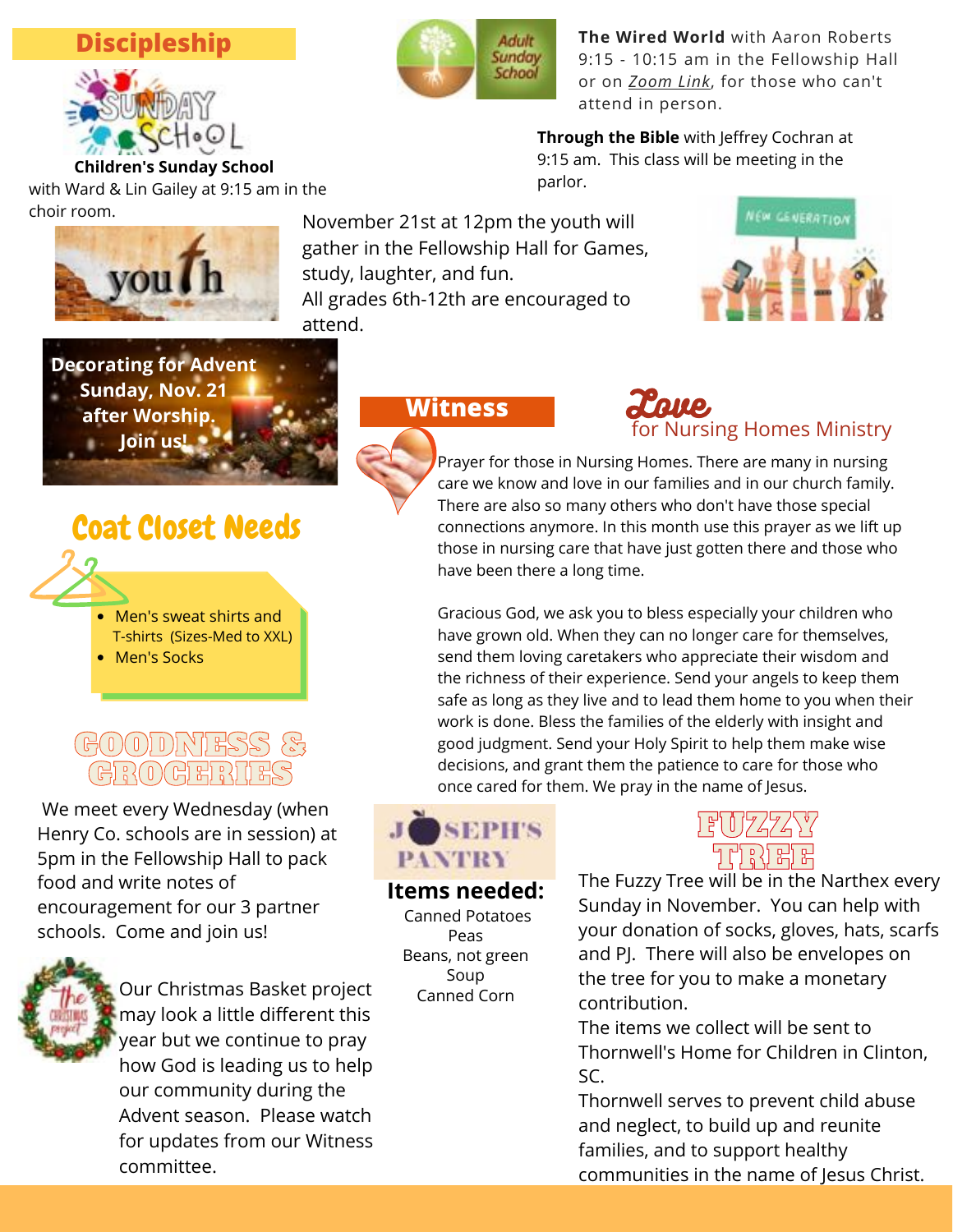# **Session Minutes**

#### **Special Meeting - September 12, 2021 Communications:**

No communications were received. The Consent Agenda was approved.

#### **Committee Reports:**

**Resources Committee:** July 2021 financial statements were reviewed. **Witness Committee:** No issues or recommendations. **Discipleship Committee:** No issues or recommendations.

**Pastor's Report:** Pastor Kristy shared the joy it has been to be a part of Stockbridge for 3 months now. She is grateful for the care of leadership amidst the pandemic and the care that everyone is putting for the health and safety of the community. Some highlights of the month

-getting to worship in the sanctuary after working to get the congregation in the building with safety procedures.

- The start of a full church worship and education series "I've Been Meaning to Ask..." put together by the Sanctified Art team.

- began goal setting with each committee to dream up the future and how to move forward as a community now and in the hopes of what is wanted when it is feasible.

-visits with church members, especially those in homes that have been off and on lockdown. - working with Ward and team to hire an organist, get choir back to rehearsing regularly, getting a children's Sunday school started up again.

**Old Business:** Linda Hodges will receive the application for Paycheck Protection on Monday and will begin processing after coordinating with Jim Beisner.

The Reimagining Task Force Update will address any issues with moving into the sanctuary at their meeting On September 18, 2021.

Technology Needs Update were discussed including building a table station neat Greg's AV setup. No final approval was asked for at this time.

**New Business:** Elder Nominating Committee nominees include: Arlene Lathrop, Peggy Chase, John Dunn, Sidney Holloway and Jacob Ingram.

Congregation Meeting was approved to be held on October 3, 2021.

Restating Jeffrey Cochran's Sunday School class will occur on October 17, 2021.

Witness proposed a motion to ask the congregation for donations for the Christmas Basket fund. Discussion was held regarding how we could proceed given the current situation and the committee will continue to discuss the issues we may face. The motion carried.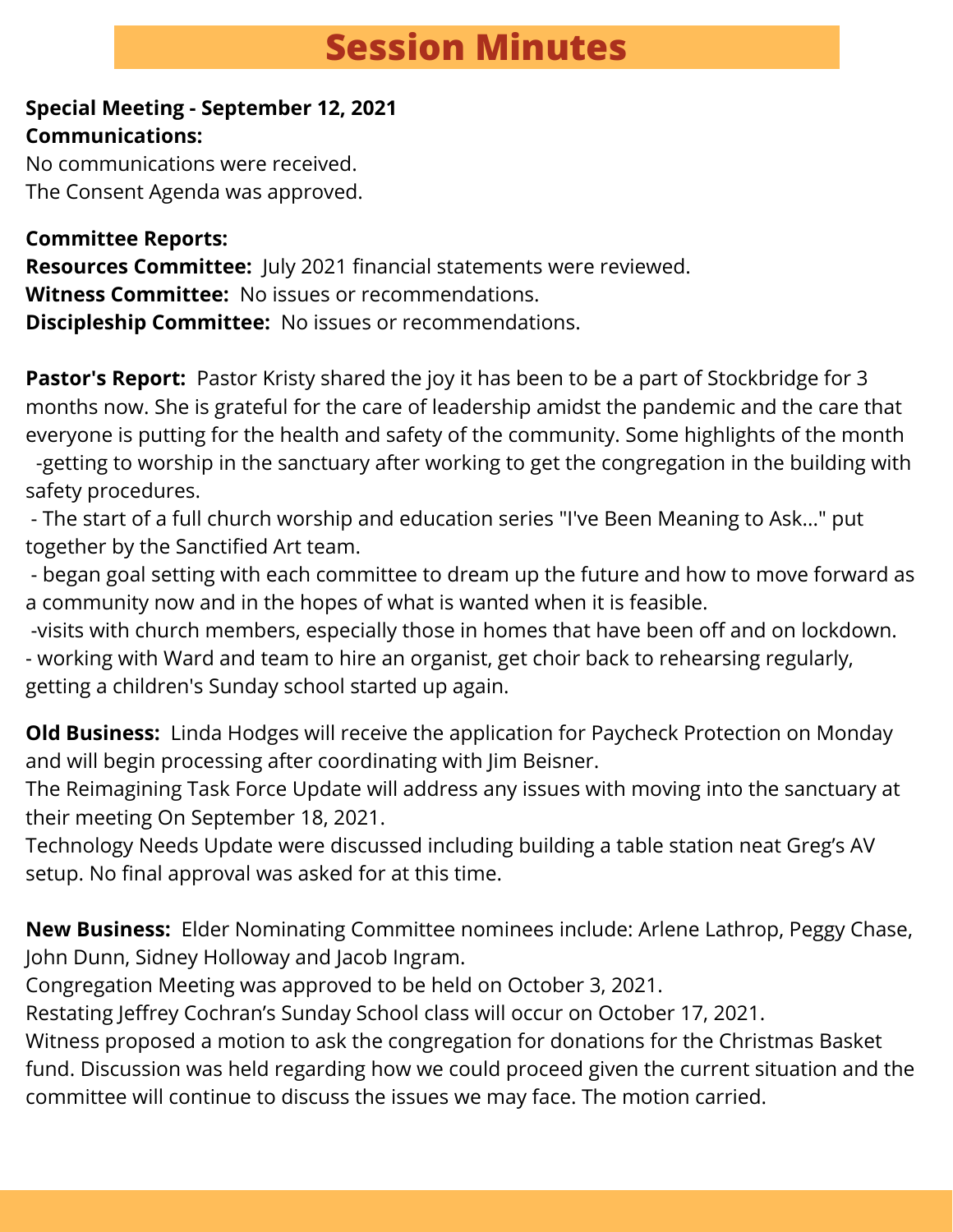(Session Minutes continued)

#### **Special Meeting - September 26, 2021**

Rev. Ray stated the reason for the meeting was to draft the 2022 operating budget for SPC. The committees presented their budgets for 2022 to Kim. Several line items were removed as they no longer were used, and several line items required additional information before they could be finalized. Kim will have the 2022 operating budget ready for Session approval at the next stated meeting on 10/10/21.

Kristy discussed a series of 5 sermons focusing on stewardship beginning on 10/17/21. Each committee will have a opportunity to tell something about their mission work.

The reason for the meeting having been accomplished, Rev. Kristy Ray closed the meeting with prayer.